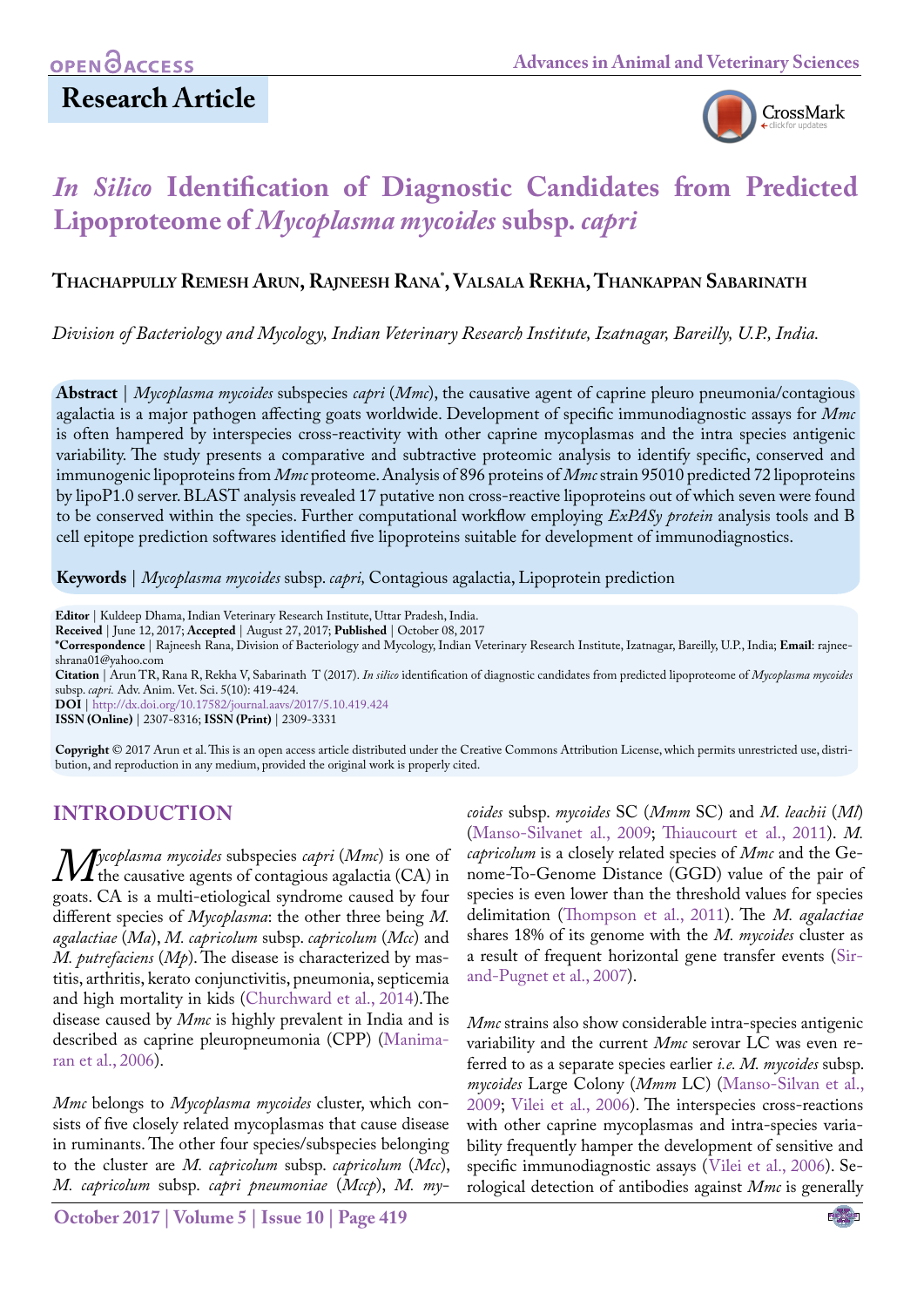### **OPEN GACCESS**

**Advances in Animal and Veterinary Sciences**

performed using in-house ELISAs based on whole cell antigen prepared from field isolates (Assuncao et al., 2004) and there are no specific diagnostic tests available till date. Immunoinformatics, a combination of immunology and informatics, has helped in developing methods which have been used to successfully identify antigenic epitopes in pathogens ([Tomar and De, 2010](#page-5-5)). The current study employs an *in silico* analysis of the whole genome and proteome to identify novel diagnostic candidates from predicted lipoproteome of *Mmc* LC strain 95010.

### **MATERIALS AND METHODS**

#### **Genome/ Proteome Databases and Alignment Tools**

The whole genome sequence of the *Mmc* strain 95010 was retrieved from the RefSeq database at the National Center for Biotechnology Information (NCBI) website [\(http://www.ncbi.nlm.nih.gov/\)](http://www.ncbi.nlm.nih.gov/) and the whole proteome was retrieved from Uniprot (Universal *Protein* Resource) database [\(http://www.uniprot.org/\)](http://www.uniprot.org/). All the individual nucleotide and protein sequences were retrieved and saved locally for further bioinformatics workflow as described in [Figure 1.](#page-1-0)



<span id="page-1-0"></span>Figure 1: Illustration of comparative and subtractive analysis workflow to identify putative diagnostic candidates in *Mycoplasma mycoides* subsp. *capri*

**October 2017 | Volume 5 | Issue 10 | Page 420**

**Lipoprotein Prediction**

Lipoproteins in *Mmc* proteome were predicted using LipoP 1.0 server (<www.cbs.dtu.dk/services/LipoP/>). Peptides with predicted N-terminal cleavage sites for signal peptidase II having log-odds score greater than zero are considered as potential lipoproteins. The LipoP 1.0 algorithm produces accurate predictions of lipoproteins and discriminates between lipoprotein signal peptides, other signal peptides and n-terminal membrane helices in bacteria ([Rahman et al., 2008](#page-5-6)).

#### **Selection of Putative Non Cross Reactive Conserved Lipoproteins**

All the 72 predicted lipoproteins of *Mmc* LC 95010 genome were subjected to protein homology searches by using the Basic Local Alignment Search Tool (BLAST) service of UniProt server (<http://www.uniprot.org>). BLASTp analysis was performed against the UniprotKB database using BLOSM-62 matrix with an expectation value (E) threshold of 0.0001 and filtering was applied to avoid the low complexity regions. The results were saved locally to analyze amino acid identity with other organisms and to identify the intra-species variability among the *Mmc* strains.

#### **Prioritization of Identified Candidates for Heterologous Expression**

Physical and chemical parameters like molecular weight, isoelectric point (pI), *in vivo* half-life of protein in *E. coli* were estimated using the protparam tool of expasy server [\(http://web.expasy.org/protparam/](http://web.expasy.org/protparam/)). As the members of the genera Mycoplasma utilize TGA (opal stop) codons as tryptophan coding ones, genes containing TGA codons results in premature truncation during translation in normal *E. coli* host cells ([Minion, 1998](#page-5-7)). All the sequences were analyzed for the presence of TGA codons to identify protein targets suitable for heterologous expression in *E.coli.*

#### **B Cell Epitope Analysis and Antigenicity Prediction Using Vaxijen Server**

Selected candidates were further analyzed by *in silico* antigenicity prediction server, VaxiJen [\(http://www.jenner.](http://www.jenner.ac.uk/VaxiJen) [ac.uk/VaxiJen](http://www.jenner.ac.uk/VaxiJen)). It is the first server developed for alignment-independent prediction of protective antigens of bacterial, viral and tumour origin ([Doytchinova et al.,](#page-5-8)  [2007\)](#page-5-8). Immunogenicity of the proteins was also evaluated using Bepipred B cell epitope prediction software ([http://](http://tools.iedb.org/bcell/) [tools.iedb.org/bcell/\)](http://tools.iedb.org/bcell/). The method combines the hidden Markov model with propensity scale methods for predicting linear B-cell epitopes ([Larsen et al., 2006\)](#page-5-9). The results were used to prioritize the selected proteins and those with significant B cell epitopes were selected so that they can be expressed as recombinant proteins in a heterologous ex pression system.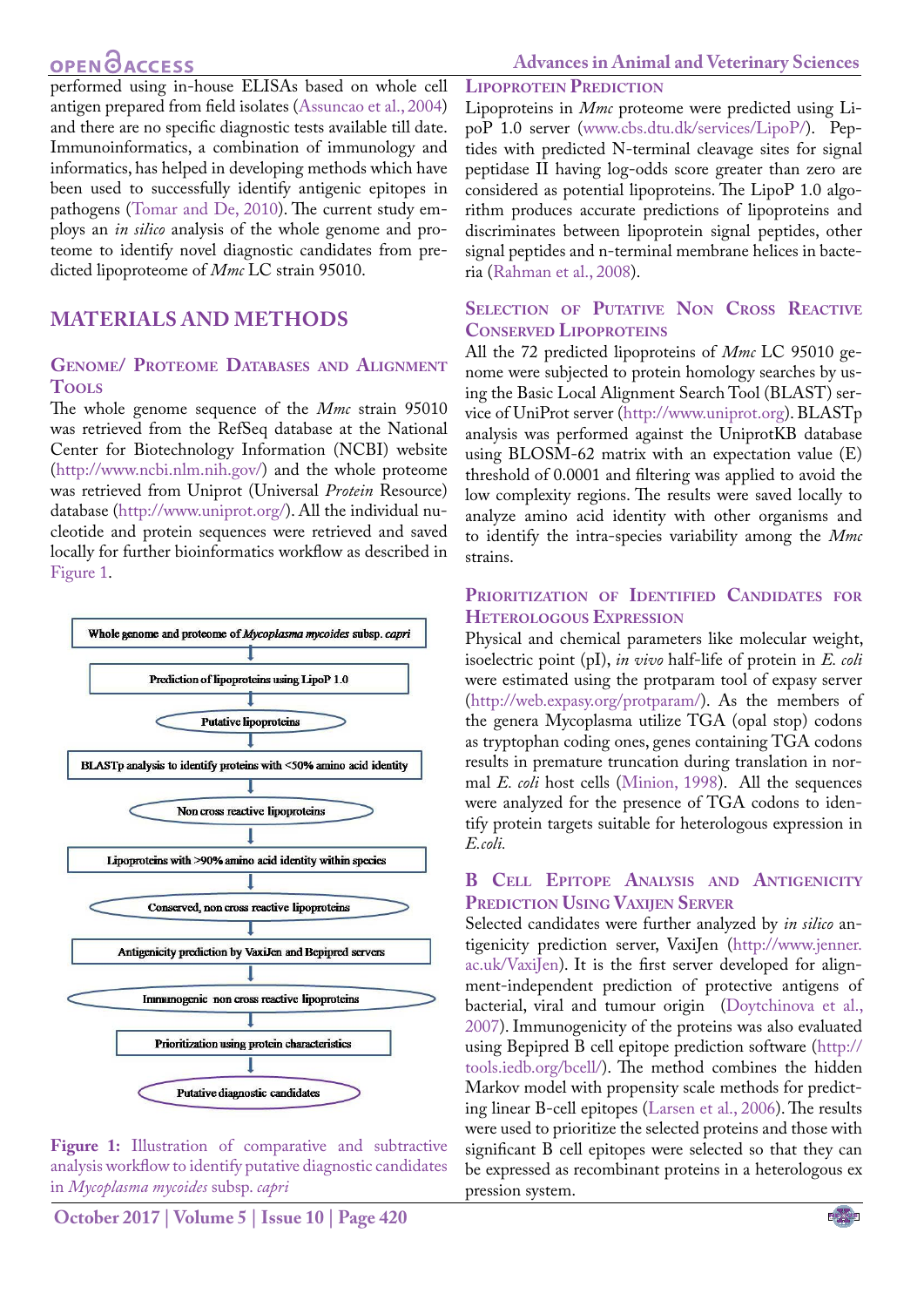<span id="page-2-0"></span>**Table 1:** Details of five putative lipoproteins identified as diagnostic candidates in *Mycoplasma mycoides* subsp *capri*

| <b>SI</b><br>No. | <b>Uniprot</b><br>protein ID | Gene ID         | Amino<br>acid<br>length | Number of<br><b>TGA</b> codons<br>with position | pI<br>value | Molecular<br>weight<br>(kDa) | outside the spe-<br>cies: Organism,<br>percent identity | Best BLASTp hit BLASTp within the<br>species:<br>Mmc strain, percent<br>identity |
|------------------|------------------------------|-----------------|-------------------------|-------------------------------------------------|-------------|------------------------------|---------------------------------------------------------|----------------------------------------------------------------------------------|
|                  | F4MNX4                       | <b>MLC 0780</b> | 466                     | No TGA<br>codon                                 | 5.35        | 52.23                        | $Mcc^1$ , 34%                                           | <i>Mmc</i> strain PG3,<br>91%                                                    |
| 2                | F4MNX7                       | <b>MLC 0810</b> | 563                     | 4(112, 265,<br>378, 489)                        | 5.34        | 63.34                        | Mcc, 46%                                                | <i>Mmc</i> strain PG3,<br>93%                                                    |
| 3                | F4MNX8                       | <b>MLC 0820</b> | 790                     | 5 (97, 165, 166, 5.27)<br>206, 382, 483)        |             | 90.79                        | $Ma^2$ , 28%                                            | <i>Mmc</i> strain PG3,<br>94%                                                    |
| $\overline{4}$   | F4MPK9                       | <b>MLC 3130</b> | 172                     | 2(113, 165)                                     | 8.88        | 18.19                        | Mcc, 42%                                                | <i>Mmc</i> strain PG3,<br>95%                                                    |
| 5                | <b>F4MR59</b>                | <b>MLC 8630</b> | 247                     | 5(97, 130,<br>214, 231, 238)                    | 5.07        | 25.39                        | $M \ell r^3$ , 40.4%                                    | <i>Mmc</i> strain PG3,<br>91.5%                                                  |

*1 M. capricolum* subsp. *capricolum* (*Mcc*); *<sup>2</sup> M. agalactiae* (*Ma*); 3 *M. ferriruminatoris* (*Mfer*)

#### **RESULTS**

#### **Sequences and Databases**

The *Mmc* LC 95010 has a circular chromosome of 1,153,998 bp (GenBank accession number NC\_015431) which consists of 922 putative CDS and a plasmid coding for 2 proteins [\(Thiaucourt et al., 2011\)](#page-5-2). The whole proteome of *Mmc* (Proteome IDUP000010103) consists of 896 proteins which were mapped to 921 gene IDs. The putative CDS MLC\_7780 was not found in the proteome as it was a pseudo gene and 19 proteins were identified to be coded by multiple genes.

#### **Lipoprotein Prediction**

Analysis of 896 proteins of *Mmc* LC 95010 using the LipoP 1.0 identified 72 proteins with predicted cleavage sites for signal peptidase II and 73 proteins with a predicted cleavage site for signal peptidase I. All the 72 lipoproteins with cleavage sites for signal peptidase II were selected for further bio informatic analysis and diagnostic target prioritization.

#### **Blast Analysis**

Lipoproteins which showed less than 50% identity with the other organisms were considered as putative non cross reactive proteins of *Mmc*. BLAST analysis revealed 17 putative lipoproteins which qualified the selection criterion. The non-cross reactive proteins were further analyzed for intra-species variation. Out of 17 putative lipoproteins, only 7 candidates were having more than 90% identity with the other *Mmc* strains PG3 and GM12. The absence of a hit against *Mmc* strain GM12 was not considered as a criterion for exclusion, since only the partial proteome (372 proteins) is available for *Mmc* strain GM12.A complete proteome with 779 protein entries was available for *Mmc* type strain PG3 and all the lipoproteins having a homolog with more than 90% identity in the strain were

considered to be conserved.

#### **Antigenicity Prediction Using Vaxijen Server and Bepipred Epitope Prediction Tool**

For antigenicity prediction using the VaxiJen server, a threshold value of 0.5 was selected and the candidates which gave a value above cut-off were considered as predicted antigens. Analysis of 7 selected putative lipoprotein predicted five to be antigenic, whereas two proteins -Uniprot IDsF4MPK7 (MLC\_3110) and F4MPS5 (MLC\_3800) were predicted to be non antigenic. Bepitope linear B cell epitope prediction server identified epitopes in all the five selected lipoproteins - F4MNX4 (MLC\_0780),<br>F4MNX7 (MLC\_0810), F4MNX8 (MLC\_0820), (MLC\_0810), F4MNX8 (MLC\_0820), F4MPK9 (MLC\_3130) and F4MR59 (MLC\_8630) as given in [Figure 2.](#page-3-0)

#### **Prioritization of Diagnostic Candidates Based on Protein Parameters**

Presence of TGA stop codons was identified and protein parameters- molecular weight, isoelectric point (pI) and *in vivo* half life of protein in *E. coli* were estimated for the selected five conserved, non cross reactive lipoproteins. There was only one lipoprotein (Uniprot IDs F4MNX4 without any TGA codons in the entire length of the gene sequence. The other candidates have immunogenic regions without TGA codons that can be expressed in prokaryotic expression system for the development of sero diagnostics. The details of bio informatic analysis of selected diagnostic candidates are given in [Table 1.](#page-2-0)

There was an additional set of four candidates (F4MP11, F4MQW4, F4MQW9 and F4MRA1) which have cross reactivity only with the closely related bovine pathogens *M. mycoides* subsp. *mycoides* SC, *M. leachii* and wildlife pathogen *M. ferriruminatoris*. These can also be evaluated in diagnosis of *Mmc* as the above mentioned organisms are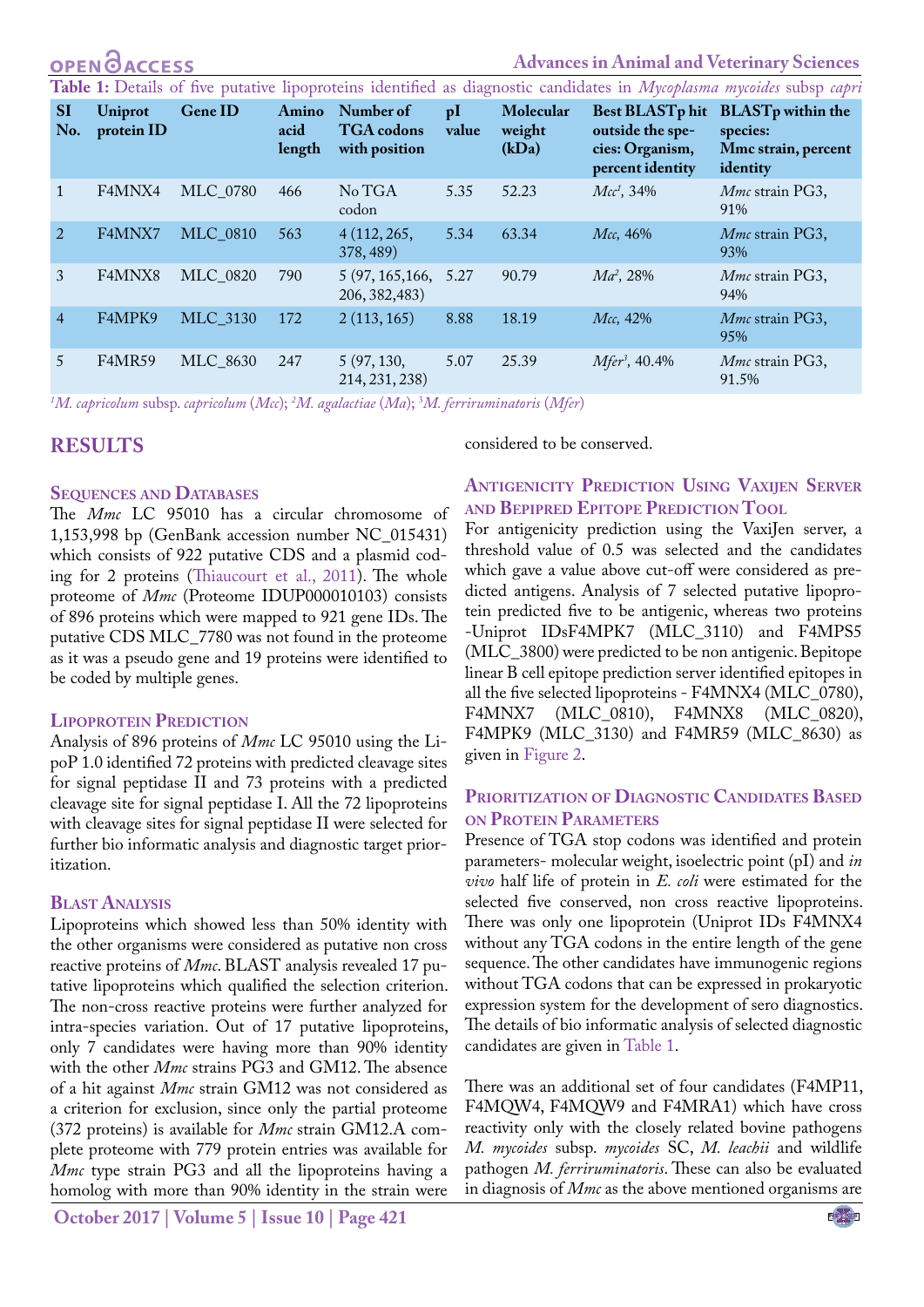

<span id="page-3-0"></span>**Figure 2:** Prediction of linear B cell epitopes in the five selected lipoproteins using Bepipred server. The regions above the threshold (0.35) are antigenic, shown in yellow while, green color reflects the polypeptide regions that could not satisfy the threshold margin

not caprine pathogens.

#### **DISCUSSION**

Mycoplasmal lipoproteins are excellent immunogens, which have been used for sero diagnosis of various *Mycoplasma spp*. ([Bruderer et al., 2002;](#page-4-0) [Fusco et al., 2007](#page-5-10); [Al](#page-4-1)[berti et al., 2008\)](#page-4-1). Hence, the identification of conserved immunogenic lipoproteins in *Mmc* is an important step towards development of sensitive and specific immunodiagnostics. Churchward et al. (2014) performed immuno proteomic characterization of *Mmc* by mass spectrometry analysis two-dimensional (2D) electrophoresis spots and western blot. The proteins identified in these studies were mostly metabolic enzymes and other cytoplasmic proteins. Although the identified immunogens can be good vaccine candidates, their utility as diagnostic candidates was limited because of the high similarity with closely related

**October 2017 | Volume 5 | Issue 10 | Page 422**

mycoplasmas. Even the 2D electrophoresis and western blot analysis of liposoluble proteome ([Corona et al., 2013](#page-5-11)) could not identify any lipoproteins. The lack of lipoproteins and other membrane-associated proteins identified in these studies is probably due to their low abundance in comparison to other cellular proteins and lack of solubility when preparing the samples for isoelectric focusing (Churchward et al., 2014).

In the current study, putative diagnostic candidates were identified using a bio informatic workflow employing lipoprotein sequence prediction, BLAST analysis, Vaxigen antigenicity prediction server, Bepipred linear epitope prediction tool and protein parameters including presence of TGA codons. Our study identified 72 putative lipoproteins using LipoP 1.0 server which has been used earlier for lipoprotein identification from other *Mycoplasma spp.* including the closely related *M. mycoides* subsp. *mycoides* SC ([Heller et al., 2016\)](#page-5-12).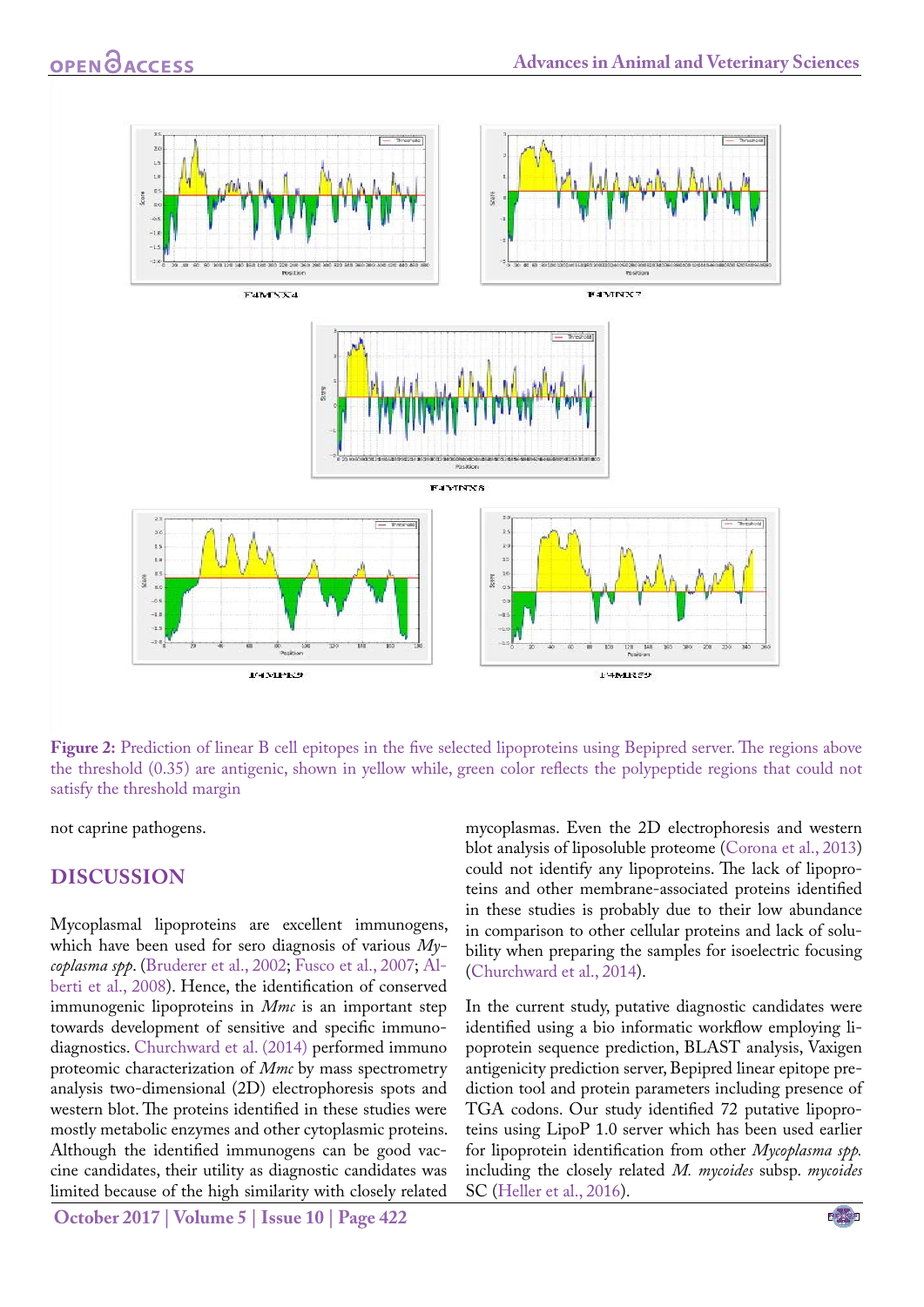# OPEN **OACCESS**

BLASTp analysis was performed to identify the putative non cross reactive lipoproteins in *Mmc* proteome. Due to the high genetic similarity within mycoides cluster, there were no proteins with "no hits" in the BLASTp analysis. Most investigators describe protein similarity in terms of "percent identity" of amino acids whereas E-values and bit-scores are also useful for inferring homology. Non-cross-reacting domains usually show less than 70% sequence identity, emphasizing the genetic basis for immunological specificity ([Maeland et al., 2015\)](#page-5-13). [McNulty et al.](#page-5-14) [\(2015\)](#page-5-14) adopted the criterion of 70% amino acid sequence identity over more than 70% of the total protein length for identification of putative diagnostic antigens from *Onchocerca volvulus*. Their study identified 60 diagnostic candidates, which satisfy the criterion from a total of 241 immunoreactive proteins analyzed. Here, we adopted a more stringent criterion of less than 50% identity over the entire length of protein to identify 17 non cross-reactive ones out of 72 lipoproteins. When two protein sequences have less than 50% identity, the risk of cross reactivity is expected to be rare ([Silvanovich et al., 2006](#page-5-15)). Although it is difficult to predict antibody cross-reactivity based on global sequence similarity, this level of conservation makes these proteins more attractive immunodiagnostic candidates than those having orthologues in related species.

Significant protein variability within the species is well documented for various *Mycoplasma spp*. ([Calus et al., 2007;](#page-4-2) [Salam et al., 2013\)](#page-5-16). [Fischer et al. \(2012\)](#page-5-17) conducted a multi locus sequence typing (MLST) analysis of 33 *Mmc* isolates and identified a very high genetic diversity within the species. The putative diagnostic candidate for *Mmc* should also address the high intra-species variability within *Mmc*. In our study, seven out of 17 non cross reactive lipoproteins showing 90% amino acid identity over the entire length of protein were selected for further evaluation.

VaxiJen is the first server for alignment-independent prediction of protective antigens. It allows antigen classification based on the physicochemical properties of proteins without depending on the sequence alignment. It has been used for prediction of vaccine candidates in several bacterial species including *M. agalactiae* [\(Forouharmehr and](#page-5-18) [Nassiry, 2015](#page-5-18)). Five candidates which were identified to be antigenic by VaxiJen server can also be used as potential vaccine candidates for *Mmc*. All the identified targets MLC\_0780, MLC\_0810, MLC\_0820, MLC\_3130 and MLC\_8630 are uncharacterized proteins. Recently, an *in silico* analysis combined with 2D electrophoresis and western blot predicted eight novel uncharacterized antigens to have high immunological value and Mbov\_0579 was found to be the best antigenic target for sero diagnosis of *M. bovis* ([Khan et al., 2016\)](#page-5-19).

This study identified novel diagnostic candidates, which

can be utilized in the development of sensitive and specific diagnostic tests and recombinant vaccines against *Mmc*. Our selection procedure theoretically guarantees that the identified lipoproteins have the potential to achieve an adequate degree of specificity and sensitivity, minimizing the likelihood of false positives associated with current diagnostic tests. The predicted lipoproteins need to be expressed in suitable prokaryotic expression system and validated for the development of immunodiagnostics.

### **ACKNOWLEDGEMENTS**

We thank Director, Indian Veterinary Research Institute for funding the necessary facilities for the research programme under which the current study is conducted. The first author is thankful to Department of Science and Technology (DST), India for providing financial support (Inspire fellowship) during the period this research work.

### **CONFLICTS OF INTEREST**

The authors declare that there is no conflict of interest.

### **authors contribution**

Thachappully Remesh Arun and Valsala Rekha performed the in silico analysis work. Rajneesh Rana supervised the work and aided in writing the manuscript. Thankappan Sabarinath aided in writing the manuscript.

### **REFERENCES**

- <span id="page-4-1"></span>• Alberti A, Robino P, Chessa B, Rosati S, Addis MF, Mercier P, Mannelli A, Cubeddu T, Profiti M, Bandino E, Thiery R (2008). Characterisation of *Mycoplasma capricolum*P60 surface lipoprotein and its evaluation in a recombinant ELISA. Vet. Microbiol. 128(1): 81-89. [https://doi.](https://doi.org/10.1016/j.vetmic.2007.09.020 ) [org/10.1016/j.vetmic.2007.09.020](https://doi.org/10.1016/j.vetmic.2007.09.020 )
- • Assunçao P, De la Fe C, Ramirez AS, Andrada M, Poveda JB (2004). Serological study of contagious agalactia in herds of goats in the Canary Islands. Vet. Rec. 154(22): 684-687. [https://doi.org/10.1136/vr.154.22.684](https://doi.org/10.1136/vr.154.22.684 )
- <span id="page-4-0"></span>• Bruderer U, Regalla J, Abdo EM, Huebschle OJ, Frey J (2002). Serodiagnosis and monitoring of contagious bovine pleuropneumonia (CBPP) with an indirect ELISA based on the specific lipoprotein LppQ of *Mycoplasma mycoides* subsp. *mycoides* SC. Vet. Microbiol. 84(3): 195-205. [https://doi.](https://doi.org/10.1016/S0378-1135(01)00466-7 ) [org/10.1016/S0378-1135\(01\)00466-7](https://doi.org/10.1016/S0378-1135(01)00466-7 )
- <span id="page-4-2"></span>• Calus D, Baele M, Meyns T, de Kruif A, Butaye P, Decostere A, Haesebrouck F, Maes D (2007). Protein variability among *Mycoplasma hyopneumoniae* isolates. Vet. Microbiol. 120(3): 284-291. [https://doi.org/10.1016/j.vetmic.2006.10.040](https://doi.org/10.1016/j.vetmic.2006.10.040 )
- • Churchward CP, Rosales RS, Gielbert A, Domínguez M, Nicholas RA, Ayling RD (2015). Immunoproteomic characterisation of *Mycoplasma mycoides* subspecies *capri* by mass spectrometry analysis of two‐dimensional electrophoresis spots and western blot. J. Pharm. Pharmacol. 67(3): 364-371. [https://](https://doi.org/10.1111/jphp.12344 ) [doi.org/10.1111/jphp.12344](https://doi.org/10.1111/jphp.12344 )